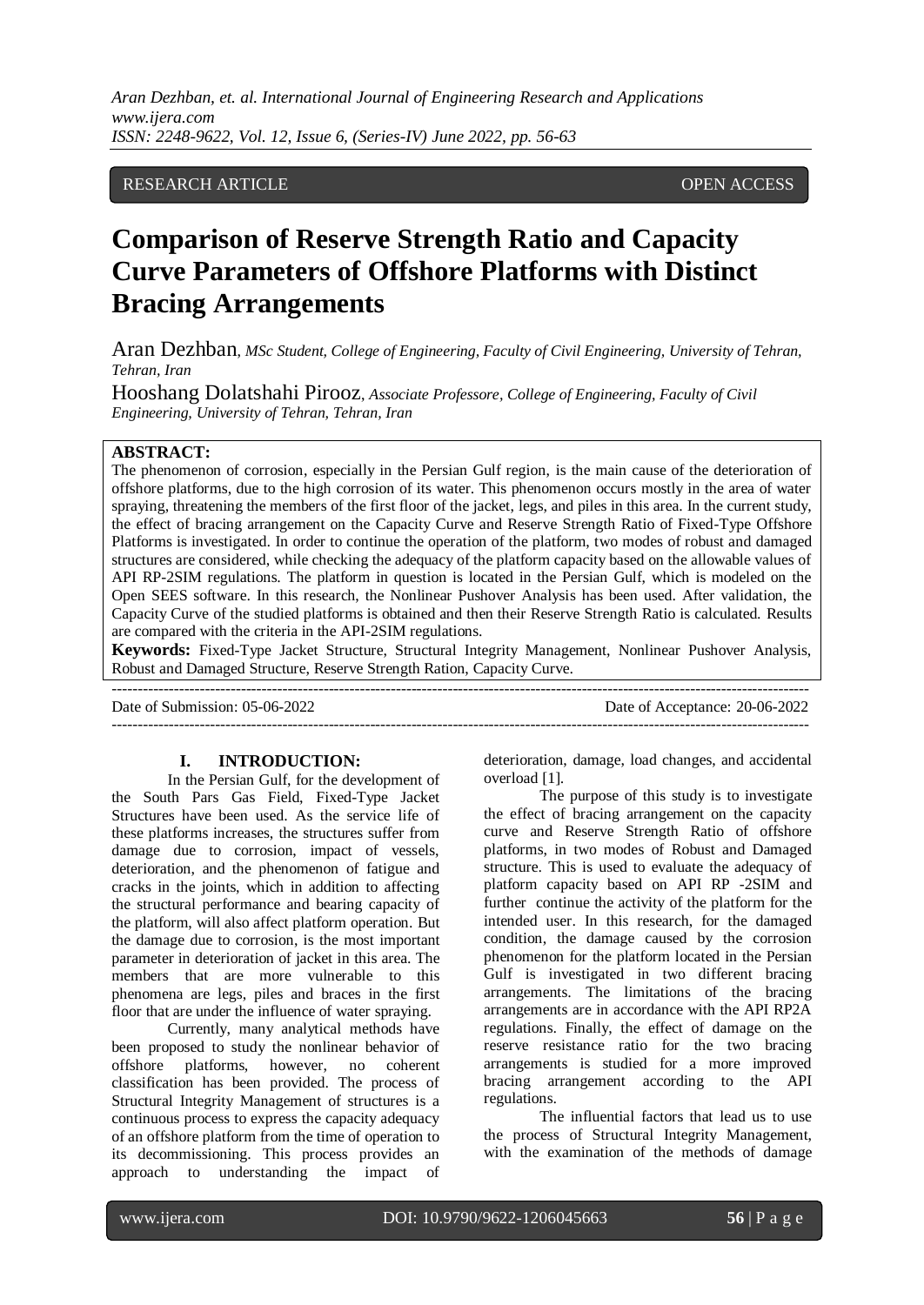*Aran Dezhban, et. al. International Journal of Engineering Research and Applications www.ijera.com ISSN: 2248-9622, Vol. 12, Issue 6, (Series-IV) June 2022, pp. 56-63*

detection in fixed offshore platforms in the Persian Gulf region are as follows [2]:

- At present, many analytical methods have been proposed to study the nonlinear behavior of<br>offshore platforms, but no coherent platforms, but no coherent classification has been provided. The process of Structural Integrity Management has the ability to help.
- Various methods for determining the type of damage have not been examined in the country's bylaws and instructions. In the

process of Structural Integrity Management, these methods will be applied and implemented accurately and systematically.

 At present, inspection methods and maintenance systems fail without identifying identified patterns. For this reason, implementing preventive repairs and predicting platform failure is virtually impossible. Table 1 shows the minimum acceptable criterion for the resistance ratio according to the API RP-2SIM regulations.

*Table 1- Evaluation performance criteria based on the level of importance of the platform and the Reserve Strength Ratio[3]*

| Exposure | <b>Reserve Strength Ratio</b>      |                                   |  |  |  |  |
|----------|------------------------------------|-----------------------------------|--|--|--|--|
| Category | Before Edition $20th$ of API RP-2A | After Edition $20th$ of API RP-2A |  |  |  |  |
|          |                                    |                                   |  |  |  |  |
|          |                                    |                                   |  |  |  |  |
|          |                                    |                                   |  |  |  |  |

#### **Modeling:**

The platform under study is a fixed offshore platform of the four-legged jacket type, which is located in the waters of the Persian Gulf in the South Pars region. Due to the use of self-lifting drilling rig, the legs of the platform are on one side with a one-way slope and on the other side with a two-way slope. Figure 1 shows a three-dimensional view of the platform in question and one of its frames.



a. Three-dimensional view of the platform under study

b. View of one of the main frames of the platform and bracing arrangement No. 1



*Figure 1- Three-dimensional view of the platform and one of its frames*

The structure of the offshore platform jacket is composed of steel members with clamped joints. The platform deck beams are of I sections and the other members in the platform are tubular sections. In jacket platforms, the piles are used as foundations, therefore, the piles will be placed inside the bases to a certain height. In the present study, it is assumed that there are piles along all the pillars and the distance between the piles and the platform pillars is filled with cement slurry. Table 2 gives the general specifications of the platform:

| Overall height of the platform from the seabed (meters)            | 93.5 meter |
|--------------------------------------------------------------------|------------|
| Dimensions of deck plan-levels $12+$ and $23+$ meters              | 27.5*32.5  |
| Dimensions of the first level plan of the jacket in $4.5 +$ meters | $20*24$    |
| Slope of legs                                                      | 1:8        |
| Water depth in the study area                                      | 70.5       |
| Deck weight (ton)                                                  | 2300       |

*Table 2- General specifications of the platform*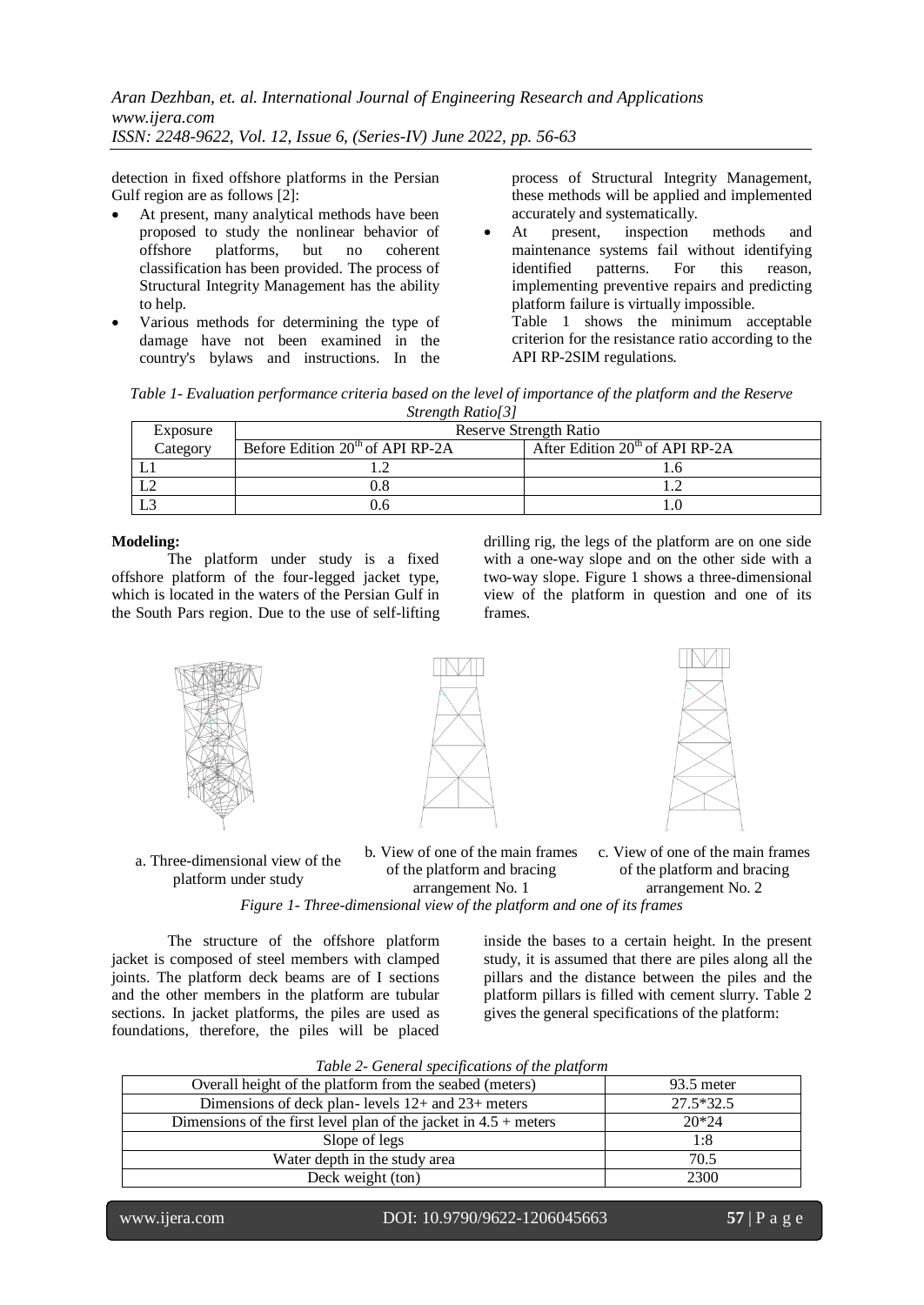*ISSN: 2248-9622, Vol. 12, Issue 6, (Series-IV) June 2022, pp. 56-63*

 $\bm{F}$ 

| Jacket weight (ton) | .800 |
|---------------------|------|

The equivalent beam method has been used for simplicity in the modeling process with high accuracy. In this equivalent method, to model the pile-soil-structure interaction, the piles are modeled in a special depth called the entrapment depth. In the present study, it is assumed that the first layer of soil under the seabed (15 to 20 m) is soft clay that gradually hardens, which is an acceptable assumption for the Persian Gulf region. The Davisson & Robinson relation has been used to calculate the length of the pile grip [4].

According to the API-RP-2A guidelines, local buckling is basically unlikely at  $D / t$  less than and equal to 60 [5]. Due to this issue, in the studied offshore platform based on the characteristics of sections that all have a  $D / t$  less than 60, it is not necessary to study the local buckling phenomenon.

#### **Lateral Loading Pattern:**

In Nonlinear Pushover Analysis, choosing the right loading pattern is very important in obtaining the correct results. The importance is estimated to be more critical than the precise determination of the displacement of the target.[5]

In the case of offshore platforms, since the predominant force in most cases is the force due to the waves (as opposed to the force due to the earthquake), in this study, the lateral loading is due to the wave load. Therefore, to determine the load pattern for folder analysis, we must pay attention to the wave load pattern on the platform.

The governing relation for calculating the force due to waves on thin and cylindrical structures such as offshore platforms is Morrison (1950).

$$
= \rho C_M A a_w + \frac{1}{2} \rho C_D |v| v d
$$

According to the recommendation of API RP2A regulations, for drag and inertia coefficients, the values of 0.6 and 1.5, respectively, for smooth cylinders and the values of 1 and 2, for rough cylinders, can be considered [6].

To calculate the base shear due to the wave, it is necessary to extract the diameter and length of all the members, as well as the velocity and acceleration distribution of the wave particles in the water depth. All members of the platform jacket are affected by the wave force at all levels, including the bases, horizontal and vertical braces; However, the deck members are not affected by the wave force due to the wave height and the height of the deck from the free surface of the water.

| <b>Jacket Number</b> | Jacket #1 | <b>Jacket #2</b> |
|----------------------|-----------|------------------|
| <b>Direction</b>     | $F_T(kN)$ | $F_T(kN)$        |
|                      | 6173      | 6891             |
|                      | 4649      | 5184             |

# **Approach for modeling the corrosion**

**phenomenon:** Initially, a number of members were

selected for each structural member (vertical braces, horizontal braces, and jacket bases) that were prone to corrosion damage. For the members selected to model the corrosion phenomenon, at each stage of the damaged analysis, the thickness of the member is determined according to the percentage of damage and this amount is applied in the OpenSEES. On the other hand, due to the nature of the corrosion phenomenon, it can be interpreted that this damage can also affect the characteristics of steel materials. To consider this effect, this phenomenon has been applied to the OpenSEES at each stage of damage analysis by changing the modulus of elasticity of the corroded members.

Considering that the phenomenon of corrosion affects the members of the platform over time, to take into account this time course, damage analysis was performed in three stages. In the first stage, the corrosion rate was 30%, in the second stage, 60%, and in the last stage, it led to complete rupture of the injured limb. It is important to note that in Appendix software, a convergence error occurs if a completely corroded member is lost that has lost its structural function. To solve this problem, in the last stage of damage analysis, a limit state was considered for the characteristics of corrupted members so that without removing them, the rupture of these members could be done correctly in the software. In Figure 2, the members selected to apply the corrosion phenomenon can be seen. For each group of members there is an element to inflict damage.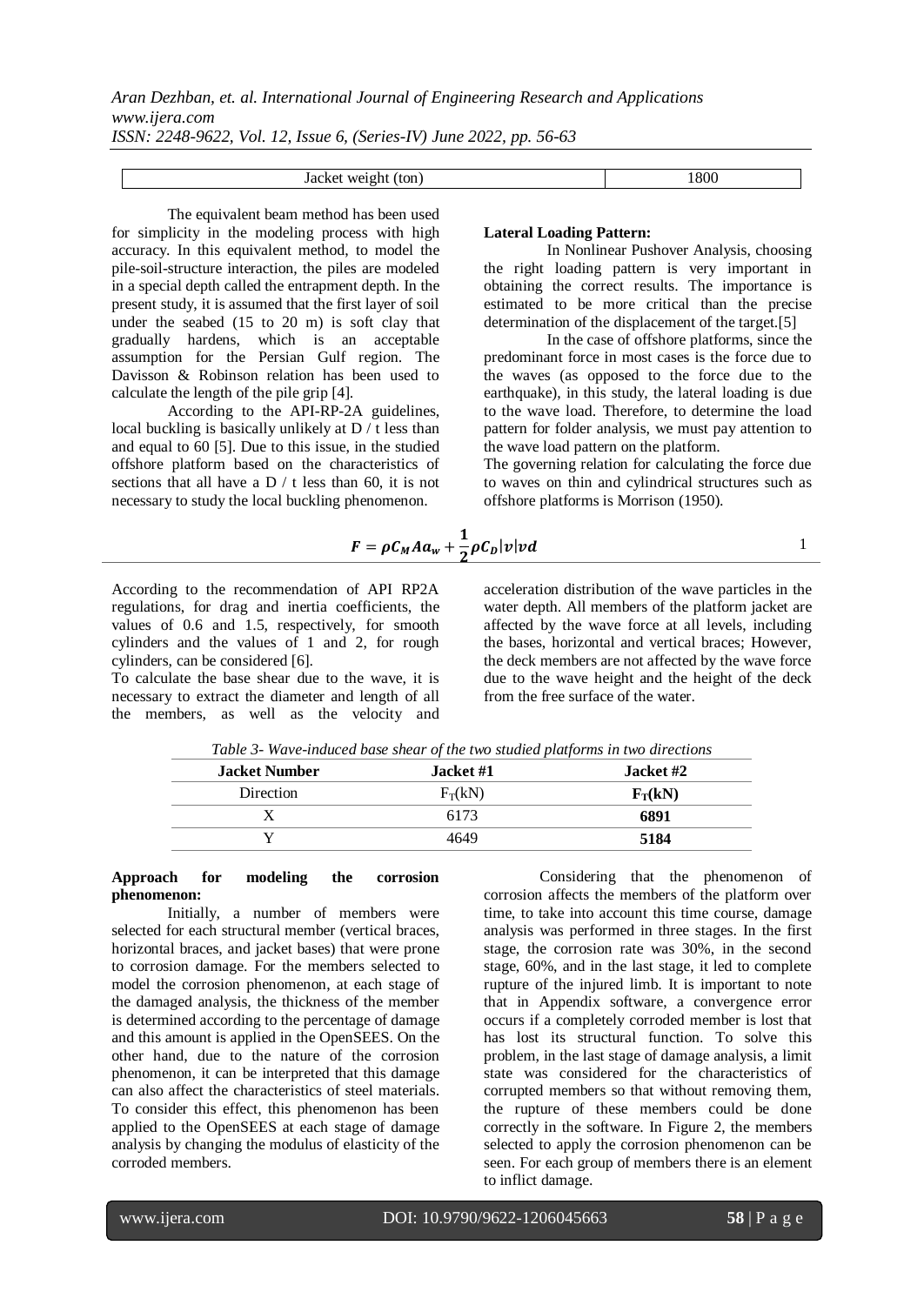

*Figure 2- Selected members for corrosion modeling*

#### **II. RESULT AND DISCUSSION:**

According to the diagram in Figure 3, the capacity curve in the X direction is higher than the capacity curve in the Y direction. This was quite predictable given the greater stiffness in the X direction. Of course, it should also be noted that the maximum wave height with a 100-year return period in the X direction is a higher number than in the Y direction; That is why the platform is designed in a stronger X direction. The studied platform has continued to work in both X and Y directions in a healthy condition without any of its main members, especially the piles and legs, breaking, and from its maximum capacity to Optimally used syntax.

#### **Capacity Curve and Reserve Strength Ratio of platforms in Robust condition**





Figure 4 shows the capacity curve of platform number 2 in both X and Y directions simultaneously. By comparing the diagrams in Figure 3 and Figure 4, the behavior of platform number 2 is very similar to the behavior of platform number 1. The difference in the obtained values, which is between 10 to 15 percent difference, is due to the difference in the arrangement of the braces. In platform number 2, unlike platform number 1, after entering the nonlinear region, the slope of the graph is almost horizontal for both directions; This means that the decline of the platform in this case is much slower than platform number 1, and this is an advantage.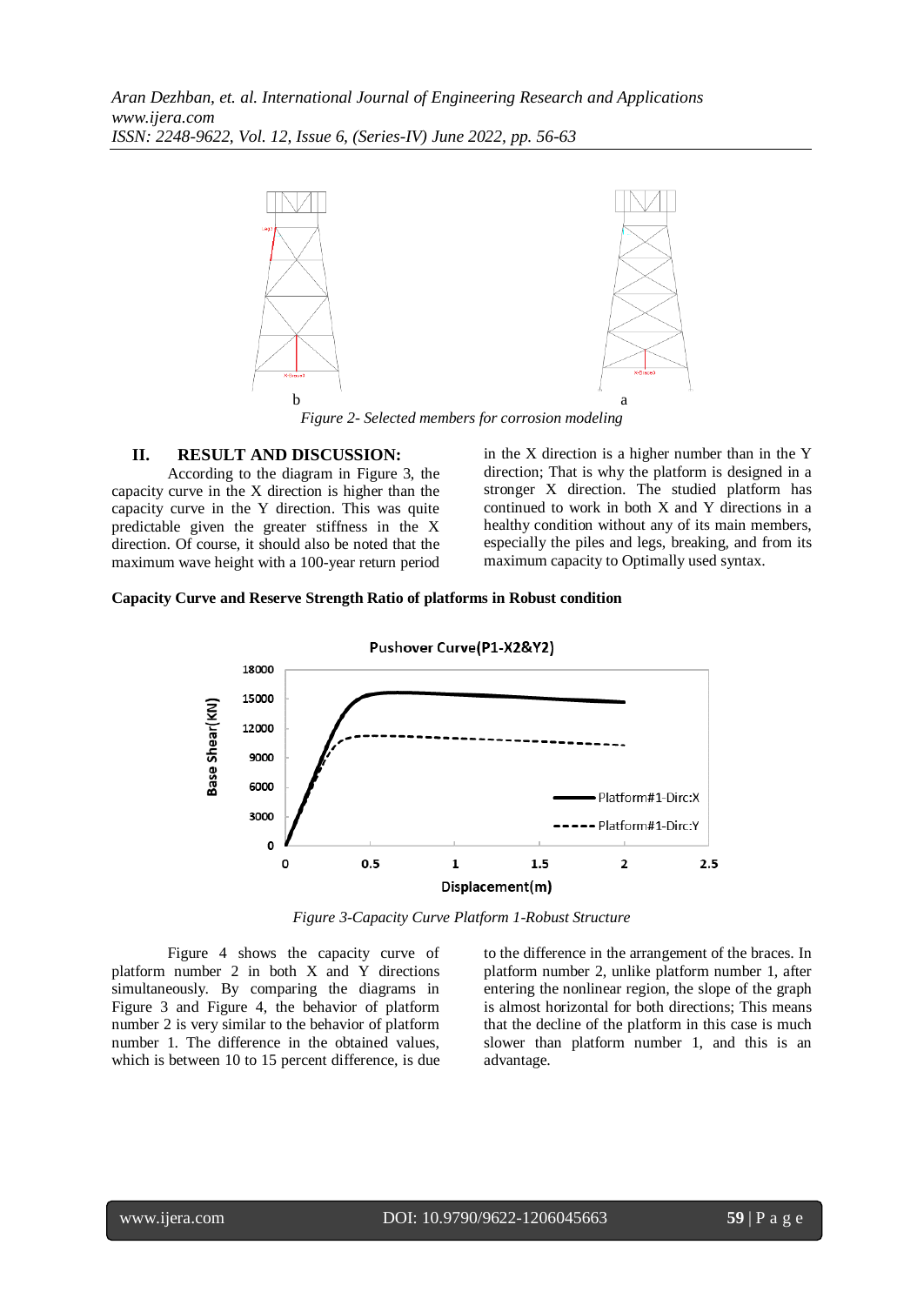

*Figure 4- Capacity Curve Platform 2-Robust Structure*

The Reserve Strength Ratio of the studied platforms, Robust state is given in Table 4. According to Table 4, both platforms have a suitable Reserve Strength Ratio. The base shear force due to the wave for platform number 2 is about 10 to 15 percent more than platform number 1.

To compare the two studied platforms in a robust condition, it can be said that platform number

1, despite its lower weight, has a higher Reserve Strength Ratio. This indicates that the bracing arrangement used for this platform has been optimally considered, which in addition to lower weight, has also created a higher storage strength ratio.

|                    | Table 4- Reserve Strength Ratio of Platforms-Robust Structure |      |                                  |       |      |            |  |  |  |
|--------------------|---------------------------------------------------------------|------|----------------------------------|-------|------|------------|--|--|--|
|                    | <b>Wave Force (KN)</b>                                        |      | <b>Maximum Base</b><br>Shear(KN) |       |      | <b>RSR</b> |  |  |  |
|                    |                                                               |      |                                  |       |      |            |  |  |  |
| <b>Platform</b> #1 | 6173                                                          | 4649 | 15651                            | 11287 | 2.54 | 2.43       |  |  |  |
| <b>Platform #2</b> | 6891                                                          | 5184 | 15198                            | 11504 | 2.21 | 222        |  |  |  |

*Table 4- Reserve Strength Ratio of Platforms-Robust Structure*

#### **Capacity Curve and Reserve Strength Ratio of platforms in Damaged condition**

For the studied corrosion percentages, the Reserve Strength Ratio of the studied platforms is given in Table 5. Both platforms have a good Reserve Strength Ratio despite the damage in question. According to the minimum values set by the API-2SIM regulations, the two platforms under study are allowed to continue their operation in all considered failure situations. Unlike a robust platform, the ultimate resistance of Platform 2 is greater than that of Platform 1 in both the X and Y directions for this mode. In the general case-tocomponent case, the Reserve Strength Ratio of platform number 1 is higher than platform number 2. Platform 1, despite its lighter weight, has a higher storage strength ratio with the application of the assumed failures.

|  | Table 5- Ultimate Resistance and Reserve Strength Ratio of Platforms-Damaged Structure |  |  |
|--|----------------------------------------------------------------------------------------|--|--|
|--|----------------------------------------------------------------------------------------|--|--|

|                | <b>Wave Force (KN)</b> |      | <b>Maximum Base</b><br>Shear(KN) |                    | <b>RSR</b> |      |
|----------------|------------------------|------|----------------------------------|--------------------|------------|------|
|                | Y<br>X                 |      | $\mathbf{X}$                     |                    |            | Y    |
|                |                        |      |                                  | <b>Platform #1</b> |            |      |
| Corrosion-30%  | 6173                   | 4649 | 12872                            | 9029               | 2.09       | 1.94 |
| Corrosion-60%  | 6173                   | 4649 | 12583                            | 8792               | 2.04       | 1.89 |
| Corrosion-100% | 6173                   | 4649 | 11357                            | 8148               | 1.84       | 1.75 |
|                | <b>Platform #2</b>     |      |                                  |                    |            |      |
| Corrosion-30%  | 6891                   | 5184 | 13678                            | 10354              | 1.98       | 2.00 |
| Corrosion-60%  | 6891                   | 5184 | 12642                            | 9567               | 1.83       | 1.85 |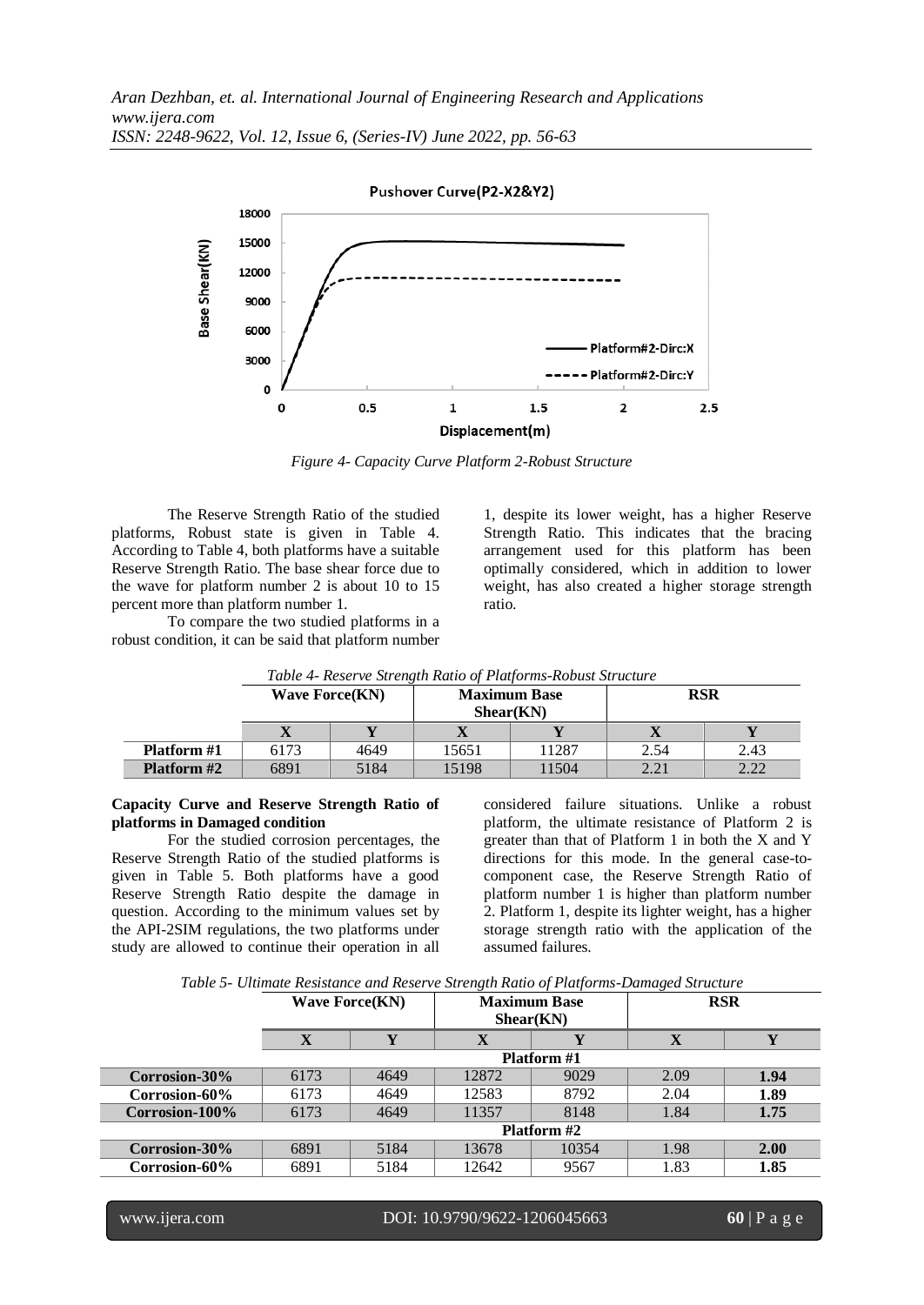*Aran Dezhban, et. al. International Journal of Engineering Research and Applications www.ijera.com ISSN: 2248-9622, Vol. 12, Issue 6, (Series-IV) June 2022, pp. 56-63*

| Corrosion-100% | 6891 | $518\Delta$<br>$\cdot$ . $\circ$ . | $  -$<br>.1655 | 072 <sub>6</sub><br>$01\angle 0$ | 1.69 | $\epsilon$<br>1.68 |
|----------------|------|------------------------------------|----------------|----------------------------------|------|--------------------|

**Investigation and Analysis of the results obtained in two modes of Robust and Damaged platform:**

Figure 5 and Figure 6 show how the capacity curve of platform number 1 changes in both X and Y directions. As can be seen, as the damage to the platform increases at each stage, the ultimate resistance decreases. Also, with the increase of the amount of damage to the platform, in the final stages of the damage, before reaching the desired target displacement, it suffers the final collapse.



### **Pushover Curve-Platform1-Dirc:X**

*Figure 5- Platform Capacity Curve No. 1- Different modes-X direction*



*Figure 6- Platform Capacity Curve No. 1- Different modes-Y direction*

Figure 7 and Figure 8 show how the capacity curve of platform number 2 changes in both X and Y directions. As can be seen, the slope of the changes in the behavior of the platform in the linear area is much lower than that of platform number 1. Also, in this case, the rate of reduction of the final resistance of the platform is less than platform number 1. However, due to the greater force applied in this case, it has a lower storage resistance ratio compared to platform number 1.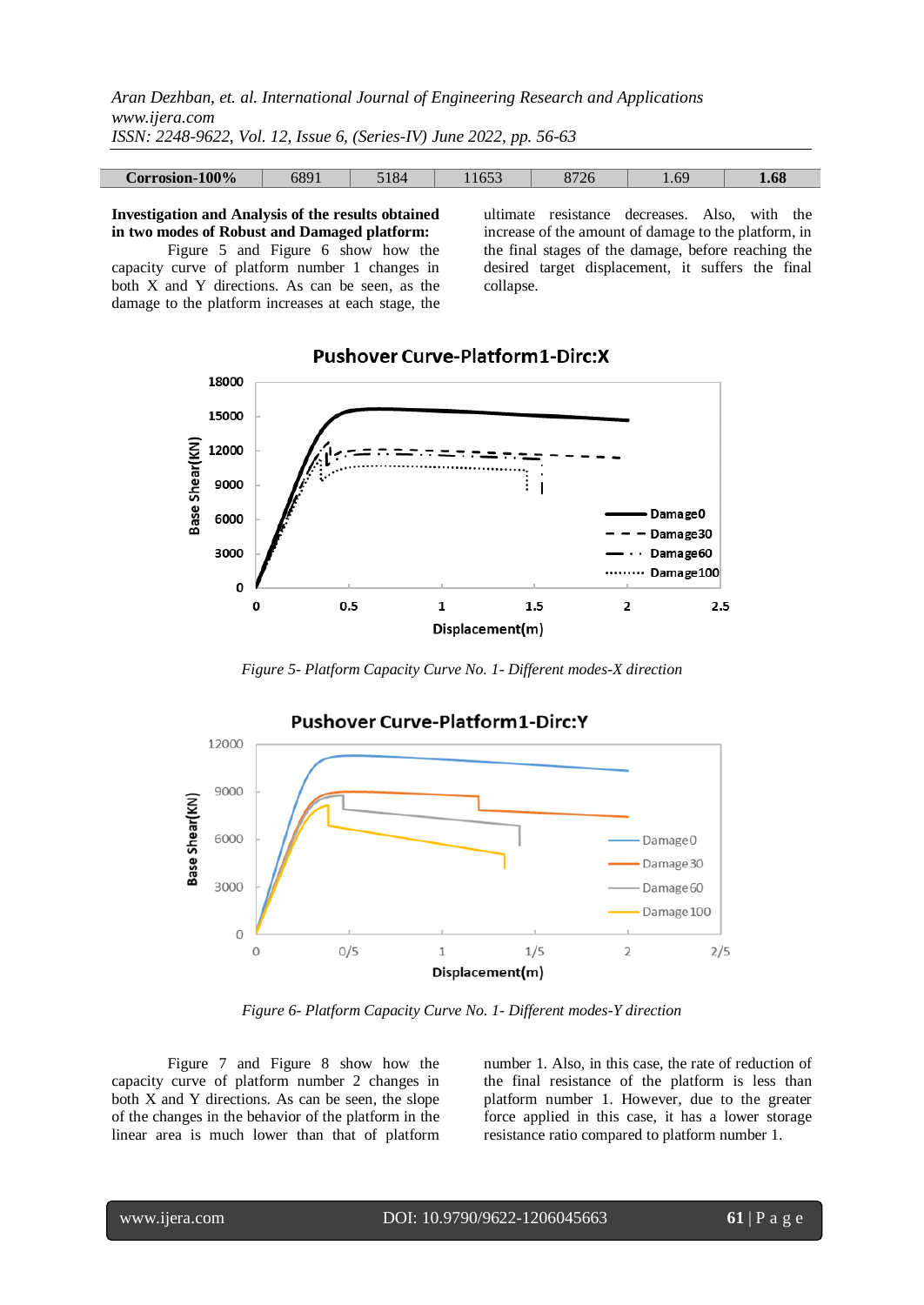**Pushover Curve-Platform2-Dirc:X** 



*Figure 7- Platform Capacity Curve No. 2- Different modes-X direction*



*Figure 8- Platform Capacity Curve No. 2- Different modes-Y direction*

The amount of variation of the Reserve Strength Ratio of the studied platforms in the different cases studied in Table 6 can be seen. According to Table 6, the reduction rate of the Reserve Strength Ratio in platform number 1 is initially twice that of platform number 2. However, as time goes on and the amount of damage increases in each stage, this amount decreases and in the last stage of the damage, the amount of reduction of the Reserve Strength Ratio for platform number 2 is very close to platform number 1.

*Table 6- The amount of changes in the Reserve Strength Ratio of the studied platforms in different conditions* 

|                      | $\sim$<br><b>Platform #1</b> |                 |            |                  |            | $\cdot$<br><b>Platform #2</b> |            |                  |  |
|----------------------|------------------------------|-----------------|------------|------------------|------------|-------------------------------|------------|------------------|--|
|                      |                              |                 |            |                  |            |                               |            |                  |  |
|                      | <b>RSR</b>                   | $\Delta$ RSR(%) | <b>RSR</b> | $\Delta RSR$ (%) | <b>RSR</b> | $\Delta RSR(\%)$              | <b>RSR</b> | $\Delta RSR$ (%) |  |
| Damage0              | 2.54                         |                 | 2.43       | $\bf{0}$         | 2.21       |                               | 2.22       |                  |  |
| Damage <sup>30</sup> | 2.09                         | $-18$           | 1.94       | $-20$            | 1.98       | -10                           |            | $-10$            |  |
| Damage <sub>60</sub> | 2.04                         | $-20$           | 1.89       | $-22$            | 1.83       | $-17$                         | 1.85       | $-18$            |  |
| Damage100            | .84                          | $-28$           | 1.75       | $-29$            | 1.69       | $-24$                         | .68        | $-26$            |  |